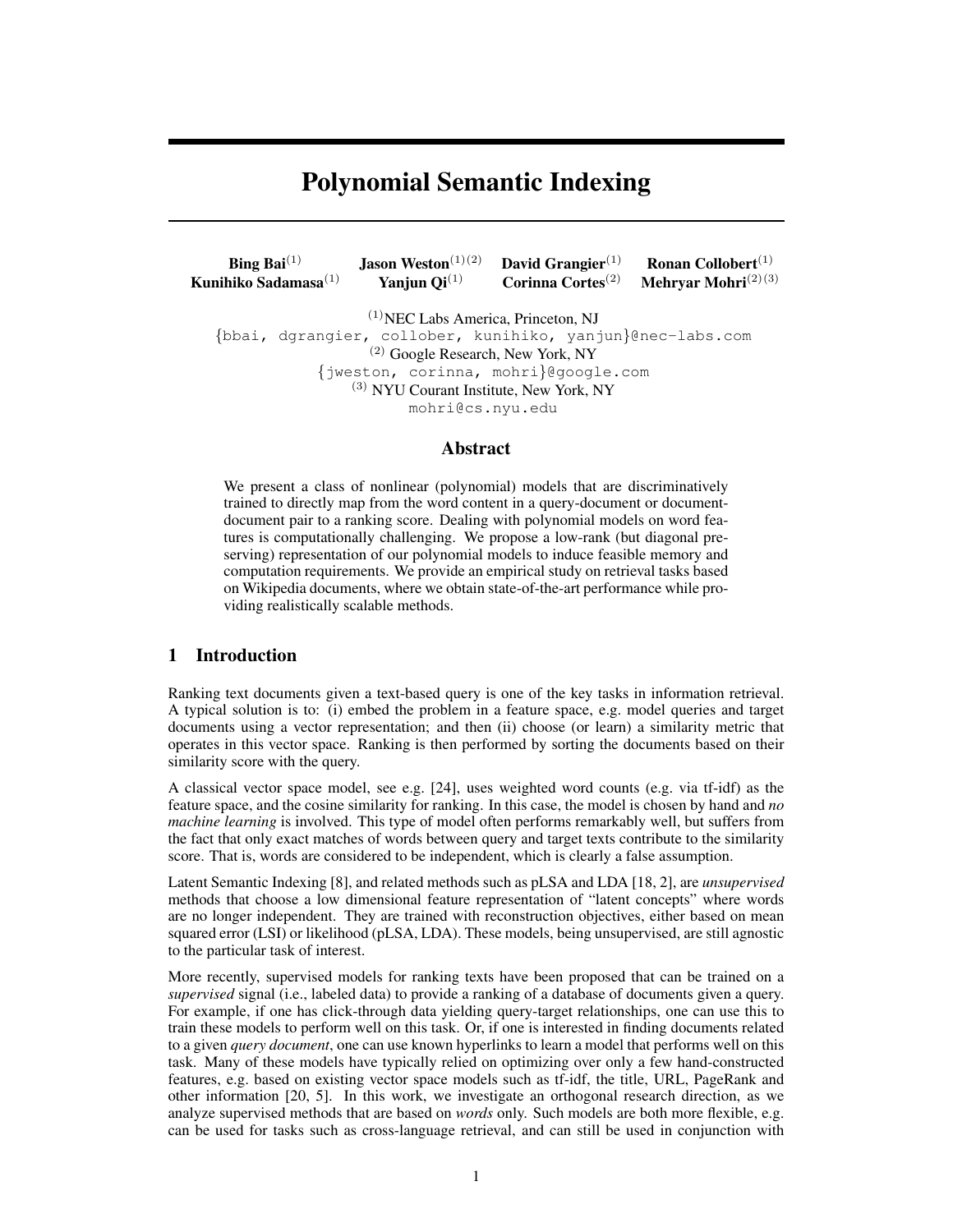other features explored in previous work for further gains. At least one recent work, called Hash Kernels [25], has been proposed that does construct a word-feature based model in a learning-to-rank context.

In this article we define a class of nonlinear (polynomial) models that can capture higher order relationships between words. Our nonlinear representation of the *words* results in a very high dimensional feature space. To deal with this space we propose low rank (but diagonal preserving) representations of our polynomial models to induce feasible memory and computation requirements, resulting in a method that both exhibits strong performance and is tractable to train and test.

We show experimentally on retrieval tasks derived from Wikipedia that our method strongly outperforms other word based models, including tf-idf vector space models, LSI, query expansion, margin rank perceptrons and Hash Kernels.

The rest of this article is as follows. In Section 2, we describe our method, Section 3 discusses prior work, and Section 4 describes the experimental study of our method.

# 2 Polynomial Semantic Indexing

Let us denote the set of documents in the corpus as  $\{d_t\}_{t=1}^{\ell} \subset \mathbb{R}^{\mathcal{D}}$  and a query text as  $q \in \mathbb{R}^{\mathcal{D}}$ , where  $D$  is the dictionary size, and the  $j<sup>th</sup>$  dimension of a vector indicates the frequency of occurrence of the  $j<sup>th</sup>$  word, e.g. using the tf-idf weighting and then normalizing to unit length.

Given a query q and a document d we wish to learn a (nonlinear) function  $f(q, d)$  that returns a score measuring the relevance of  $d$  given  $q$ . Let us first consider the naive approach of concatenating  $(q, d)$  into a single vector and using  $f(q, d) = w^{\top}[q, d]$  as a linear ranking model. This clearly does not learn anything useful as it would result in the same document ordering for any query, given fixed parameters w. However, considering a polynomial model:

$$
f(q, d) = w^{\top} \Phi^k([q, d])
$$

where  $\Phi^k(\cdot)$  is a feature map that considers all possible k-degree terms:

$$
\Phi^k(x_1,\ldots,x_{\mathcal{D}})=\langle x_{i_1}\ldots x_{i_k}:1\leq i_1\ldots i_k\leq \mathcal{D}\rangle
$$

does render a useful discriminative model. For example for degree  $k = 2$  we obtain:

$$
f(q, d) = \sum_{ij} w_{ij}^{1} q_i q_j + \sum_{ij} w_{ij}^{2} d_i q_j + \sum_{ij} w_{ij}^{3} d_i d_j
$$

where w has been rewritten as  $w^1 \in \mathbb{R}^{D \times D}$ ,  $w^2 \in \mathbb{R}^{D \times D}$  and  $w^3 \in \mathbb{R}^{D \times D}$ . The ranking order of documents d given a fixed query q is independent of  $w<sup>1</sup>$  and the value of the term with  $w<sup>3</sup>$  is independent of the query, so in the following we will consider models containing only terms with both q and d. In particular, we will consider the following degree  $k = 2$  model:

$$
f^{2}(q,d) = \sum_{i,j=1}^{D} W_{ij} q_i d_j = q^{\top} W d \tag{1}
$$

where  $W \in \mathbb{R}^{\mathcal{D} \times \mathcal{D}}$ , and the degree  $k = 3$  model:

$$
f^{3}(q,d) = \sum_{i,j,k=1}^{D} W_{ijk} q_{i} d_{j} d_{k} + f^{2}(q,d).
$$
 (2)

Note that if  $W$  is an identity matrix in equation (1), we obtain the cosine similarity with tf-idf weighting. When other weights are nonzero this model can capture synonymy and polysemy as it looks at all possible cross terms, which can be tuned directly for the task of interest during training, e.g. the value of  $W_{ij}$  corresponding to related words e.g. the word "jagger" in the query and "stones" in the target could be given a large value during training. The degree  $k = 3$  model goes one stage further and can upweight  $W_{ijk}$  for the triple "jagger", "stones" and "rolling" and can downweight the triple "jagger", "gem" and "stones". Note that we do not necessarily require preprocessing methods such as stemming here since these models can already match words with common stems (if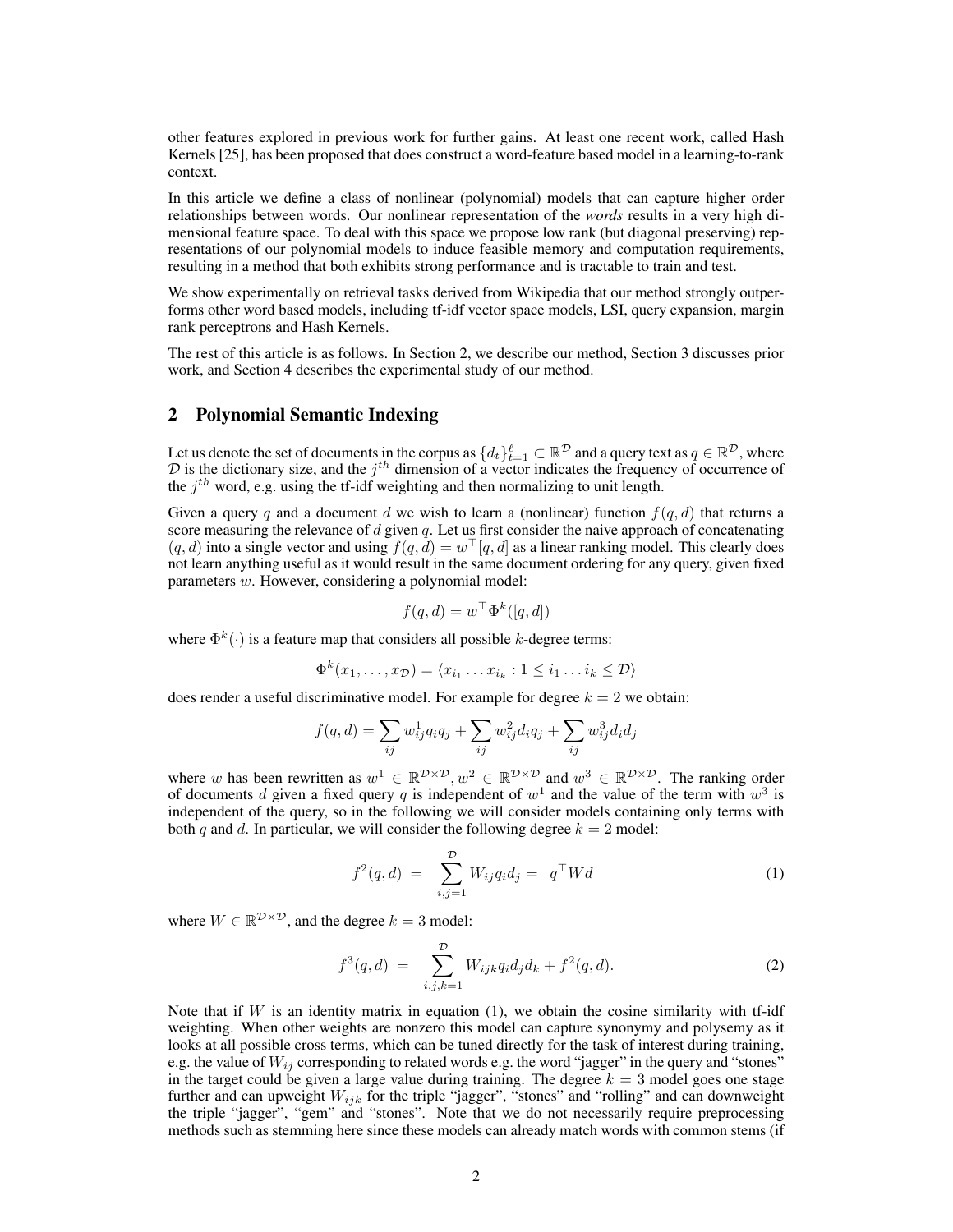it is useful for the task). Note also that in equation (2) we could have just as easily have considered pairs of words in the query (rather than the document) as well.

Unfortunately, using such polynomial models is clearly infeasible for several reasons. Firstly, it will hardly be possible to fit W in memory for realistic tasks. If the dictionary size is  $\mathcal{D} = 30000$ , then, for  $k = 2$  this requires 3.4GB of RAM (assuming floats), and if the dictionary size is 2.5 Million (as it will be in our experiments in Section 4) this amounts to 14.5TB. For  $k = 3$  this is even worse. Besides memory requirements, the huge number of parameters can of course also affect the generalization ability of this model.

We thus propose a low-rank (but diagonal preserving) approximation of these models which will lead to capacity control, faster computation speed and smaller memory footprint.

For  $k = 2$  we propose to replace W with  $\overline{W}$ , where

$$
\overline{W}_{ij} = (U^{\top}V)_{ij} + I_{ij} = \sum_{l} U_{li}V_{lj} + I_{ij}.
$$

Plugging this into equation (1) yields:

$$
f_{LR}^2(q,d) = q^\top (U^\top V + I)d,\tag{3}
$$

$$
= \sum_{i=1}^{N} (Uq)_i (Vd)_i + q^{\top} d. \tag{4}
$$

Here, U and V are  $N \times \mathcal{D}$  matrices. Before looking at higher degree polynomials, let us first analyze this case. This induces a N-dimensional "latent concept" space in a way similar to LSI. However, this is different in several ways:

- First, and most importantly, we advocate training from a supervised signal using preference relations (ranking constraints).
- Further,  $U$  and  $V$  differ so it does not assume the query and target document should be embedded in the same way. This can hence model when the query text distribution is very different to the document text distribution, e.g. queries are often short and have different word occurrence and co-occurrence statistics. In the extreme case in cross language retrieval query and target texts are in different languages yet are naturally modeled in this setup.
- Finally, the addition of the identity term means this model automatically learns the tradeoff between using the low dimensional space and a classical vector space model. This is important because the diagonal of the  $W$  matrix gives the specificity of picking out when a word co-occurs in both documents (indeed, setting  $W = I$  is equivalent to cosine similarity using tf-idf). The matrix  $I$  is full rank and therefore cannot be approximated with the low-rank model  $U^{\top}V$ , so our model combines both terms in the approximation.

However, the efficiency and memory footprint are as favorable as LSI. Typically, one caches the N-dimensional representation for each document to use at query time.

For higher degree polynomials, e.g.  $k = 3$  one can perform a similar approximation. Indeed,  $W_{ijk}$ is approximated with

$$
\overline{W}_{ijk} = \sum_{l} U_{li} V_{lj} Y_{lk}
$$

where U, V and Y are  $N \times \mathcal{D}$ . When adding the diagonal preserving term and the lower order terms from the  $k = 2$  polynomial, we obtain

$$
f_{LR}^3(q,d) = \sum_{i=1}^N (Uq)_i (Vd)_i (Yd)_i + f_{LR}^2(q,d).
$$

Clearly, we can approximate any degree  $k$  polynomial using a product of  $k$  linear embeddings in such a scheme. Note that at test time one can again cache the  $N$ -dimensional representation for each document by computing the product between the  $V$  and  $Y$  terms and are then still left with only  $N$ multiplications per document for the embedding term at query time.

Interestingly, one can view this model as a "product of experts": the document is projected twice i.e. by two experts  $V$  and  $Y$  and the training will force them to focus on different aspects.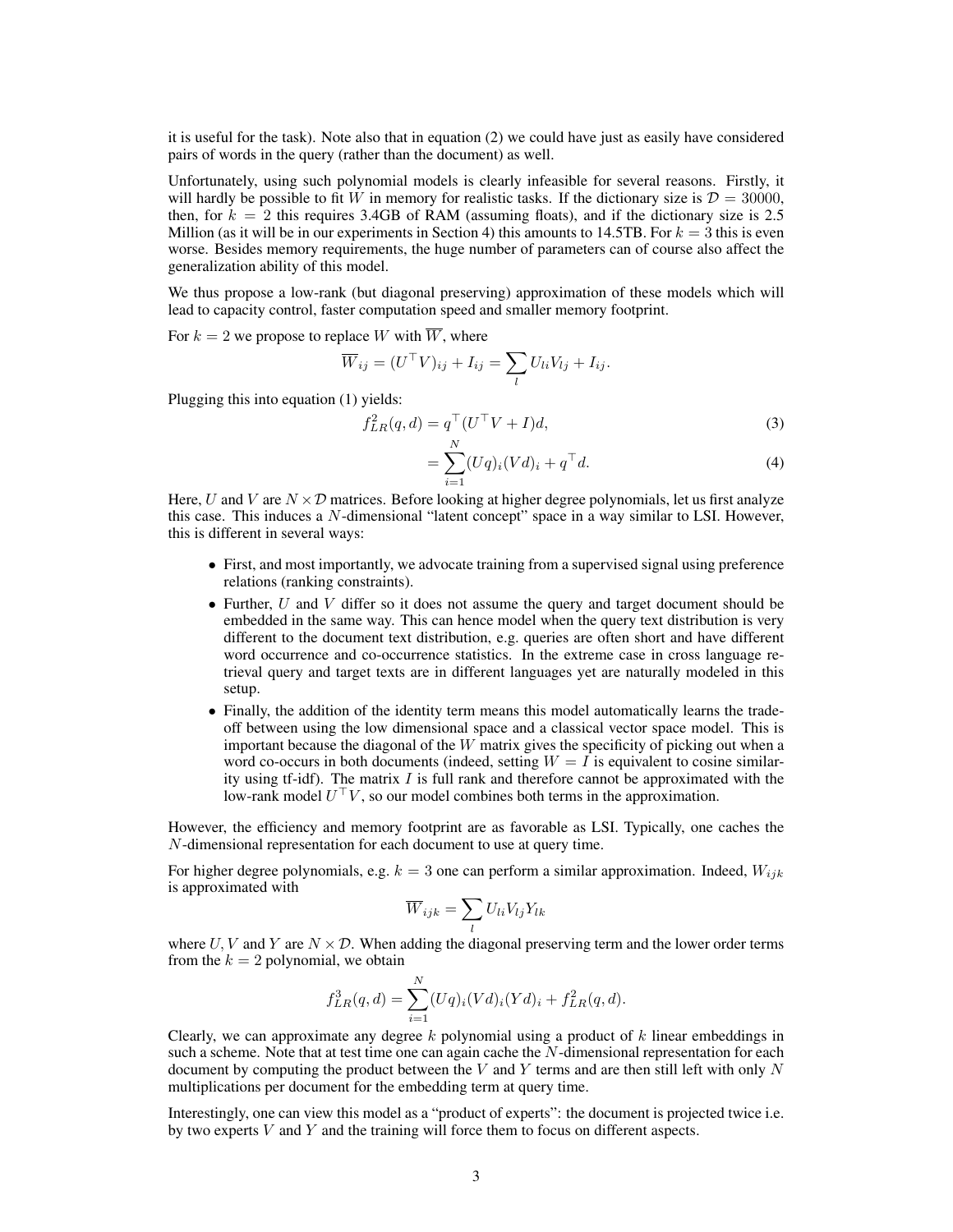### 2.1 Training

Training such models could take many forms. In this paper we will adopt the typical "learning to rank" setup [17, 20]. Suppose we are given a set of tuples  $\mathcal R$  (labeled data), where each tuple contains a query q, a relevant document  $d^+$  and an non-relevant (or lower ranked) document  $d^-$ . We would like to choose W such that  $f(q, d^+) > f(q, d^-)$ , that is  $d^+$  should be ranked higher than  $d^-$ . We thus employ the margin ranking loss [17] which has already been used in several IR methods before [20, 5, 14], and minimize:

$$
\sum_{(q,d^+,d^-)\in\mathcal{R}} \max(0, 1 - f(q, d^+) + f(q, d^-)).
$$
\n(5)

We train this using stochastic gradient descent, (see, e.g. [5]): iteratively, one picks a random tuple and makes a gradient step for that tuple. We choose the (fixed) learning rate which minimizes the training error. Convergence (or early stopping) is assessed with a validation set. Stochastic training is highly scalable and is easy to implement for our model. For example, for  $k = 2$ , one makes the following updates:

$$
U \leftarrow U + \lambda V (d^+ - d^-) q^{\top}, \quad \text{if } 1 - f_{LR}^2(q, d^+) + f_{LR}^2(q, d^-) > 0
$$
  

$$
V \leftarrow V + \lambda U q (d^+ - d^-)^{\top}, \quad \text{if } 1 - f_{LR}^2(q, d^+) + f_{LR}^2(q, d^-) > 0.
$$

Clearly, it is important to exploit the sparsity of q and  $d$  when calculating these updates. In our experiments we initialized the matrices  $U$  and  $V$  randomly using a normal distribution with mean zero and standard deviation one. The gradients for  $k = 3$  are similar.

Note that researchers have also explored optimizing various alternative loss functions other than the ranking loss including optimizing normalized discounted cumulative gain (NDCG) and mean average precision (MAP) [5, 4, 6, 28]. In fact, one could use those optimization strategies to train our models instead of optimizing the ranking loss. One could also just as easily use them in unsupervised learning, such as in LSI, as well, e.g. by stochastic gradient descent on the reconstruction error.

# 3 Prior Work

Joachims et al. [20] trained a SVM with hand-designed features based on the title, body, search engines rankings and the URL. Burges et al. [5] proposed a neural network method using a similar set of features (569 in total). As described before, in contrast, we limited ourselves to body text (not using title, URL, etc.) and trained on millions of features based on these words.

The authors of [15] used a model similar to the naive full rank model (1), but for the task of image retrieval, and [13] also used a related (regression-based) method for advert placement. These techniques are implemented in related software to these two publications, PAMIR<sup>1</sup> and Vowpal Wabbit<sup>2</sup>. When the memory usage is too large, the latter bins the features randomly into a reduced space (hence with random collisions), a technique called Hash Kernels [25]. In all cases, the task of document retrieval, and the use of low-rank approximation or polynomial features is not studied. The current work generalizes and extends the Supervised Semantic Indexing approach [1] to general polynomial models.

Another related area of research is in distance metric learning [27, 19, 12]. Methods like LMNN [27] also learn a model similar to the naive full rank model  $(1)$ , i.e. with the full matrix W (but not with our improvements of this model that make it tractable for word features). They impose the constraint during the optimization that  $W$  be a positive semidefinite matrix. Their method has considerable computational cost. For example, even after considerable optimization of the algorithm, it still takes 3.5 hours to train on 60,000 examples and 169 features (a pre-processed version of MNIST). This would hence not be scalable for large-scale text ranking experiments. Nevertheless, [7] compared LMNN [27], LEGO [19] and MCML [12] to a stochastic gradient method with a full matrix  $W$  (identical to the model  $(1)$ ) on a small image ranking task and reported in fact that the stochastic method provides both improved results and efficiency. Our method, on the other hand, both outperforms models like (1) and is feasible for word features, when (1) is not.

<sup>1</sup>http://www.idiap.ch/pamir/

<sup>2</sup>http://hunch.net/˜vw/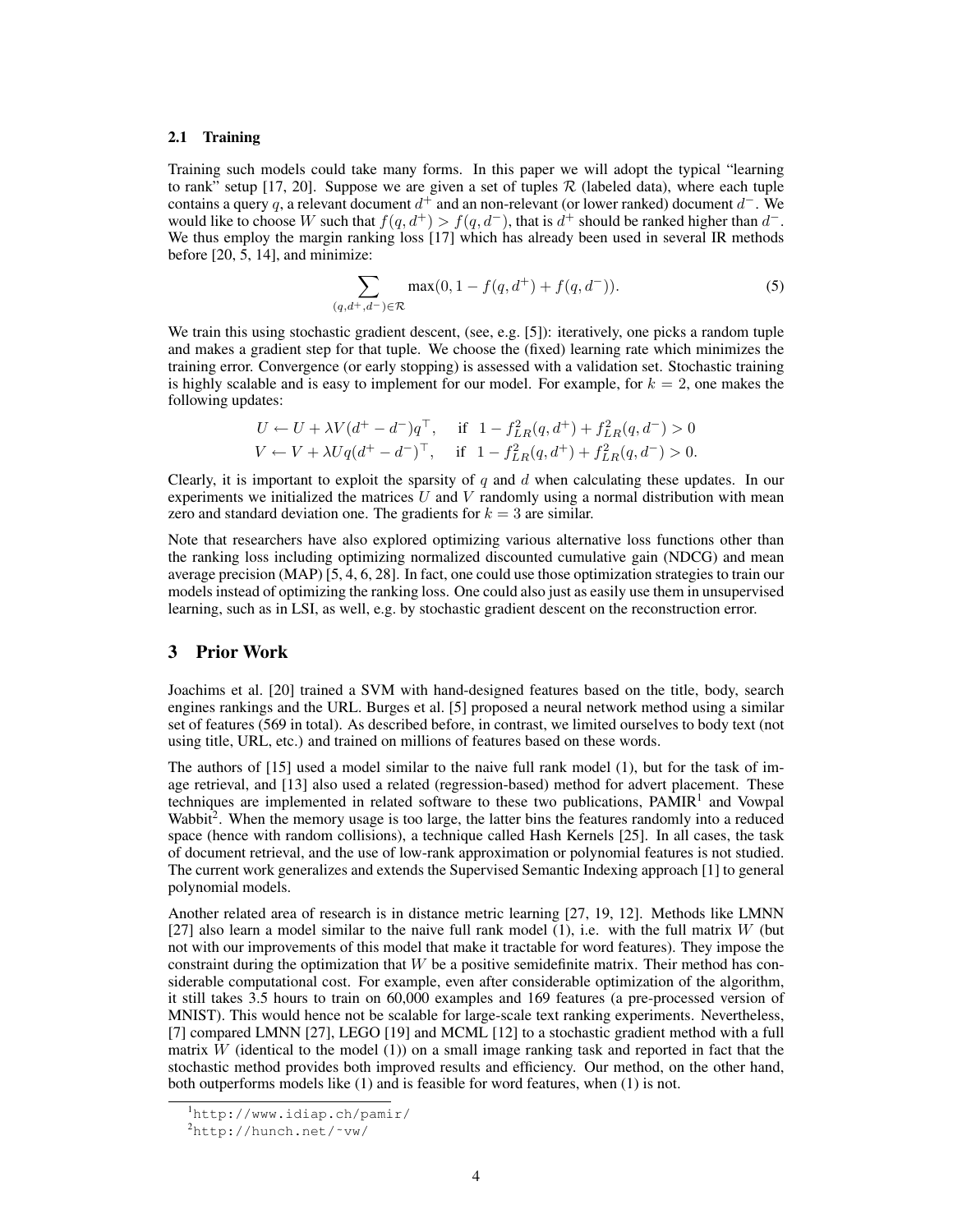A tf-idf vector space model and LSI [8] are two standard baselines we will also compare to. We already mentioned pLSA [18] and LDA [2]; both have scalability problems and are not reported to generally outperform LSA and TF-IDF [11]. Query Expansion, often referred to as blind relevance feedback, is another way to deal with synonyms, but requires manual tuning and does not always yield a consistent improvement [29].

Several authors [23, 21] have proposed interesting nonlinear versions of *unsupervised* LSI using neural networks and showed they outperform LSI or pLSA. However, in the case of [23] we note their method is rather slow, and a dictionary size of only 2000 was used. A supervised method for LDA (sLDA) [3] has also been proposed where a set of auxiliary labels are trained on jointly with the unsupervised task. This provides supervision at the *document* level (via a class label or regression value) which is not a task of learning to rank, whereas here we study supervision at the (query,documents) level. The authors of [10] proposed "Explicit Semantic Analysis" which represents the meaning of texts in a high-dimensional space of concepts by building a feature space derived from the human-organized knowledge from an encyclopedia, e.g. Wikipedia. In the new space, cosine similarity is applied. Our method could be applied to such feature representations so that they are not agnostic to a particular supervised task as well.

As we will also evaluate our model over cross-language retrieval, we also briefly mention methods previously applied to this problem. These include first applying machine translation and then a conventional retrieval method such as LSI [16], a direct method of applying LSI for this task called CL-LSI [9], or using Kernel Canonical Correlation Analysis, KCCA [26]. While the latter is a strongly performing method, it also suffers from scalability problems.

# 4 Experimental Study

Learning a model of term correlations over a large vocabulary is a considerable challenge that requires a large amount of training data. Standard retrieval datasets like  $TREC^3$  or LETOR [22] contain only a few hundred training queries, and are hence too small for that purpose. Moreover, some datasets only provide pre-processed features like tf, idf or BM25, and not the actual words. Click-through from web search engines could provide valuable supervision. However, such data is not publicly available.

We hence conducted experiments on Wikipedia and used links within Wikipedia to build a largescale ranking task. We considered several tasks: document-document and query-document retrieval described in Section 4.1, and cross-language document-document retrieval described in Section 4.2.

In these experiments we compared our approach, Polynomial Semantic Indexing (PSI), to the following methods: tf-idf + cosine similarity (TFIDF), Query Expansion (QE), LSI<sup>4</sup>,  $\alpha$ LSI + (1 –  $\alpha$ ) TFIDF, and the margin ranking perceptron and Hash Kernels with hash size  $h$  using model (1). Query Expansion involves applying TFIDF and then adding mean vector  $\beta \sum_{i=1}^{\mathcal{E}} d_{r_i}$  of the top  $\mathcal E$  retrieved documents multiplied by a weighting  $\beta$  to the query, and applying TFIDF again. For all methods, hyperparameters such as the embedding dimension  $N \in \{50, 100, 200, 500, 1000\}$ ,  $h \in \{1M, 3M, 6M\}, \alpha, \beta$  and  $\mathcal E$  were chosen using a validation set.

For each method, we measured the ranking loss (the percentage of tuples in  $R$  that are incorrectly ordered), precision  $P(n)$  at position  $n = 10$  (P@10) and the mean average precision (MAP), as well as their standard deviations. For computational reasons, MAP and P@10 were measured by averaging over a fixed set of 1000 test queries, and the true test links and random subsets of 10,000 documents were used as the database, rather than the whole testing set. The ranking loss is measured using 100,000 testing tuples.

#### 4.1 Document Retrieval

We considered a set of 1,828,645 English Wikipedia documents as a database, and split the 24,667,286 links randomly into two portions, 70% for training (plus validation) and 30% for test-

<sup>3</sup>http://trec.nist.gov/

<sup>&</sup>lt;sup>4</sup>We use the SVDLIBC software http://tedlab.mit.edu/~dr/svdlibc/ and the cosine distance in the latent concept space.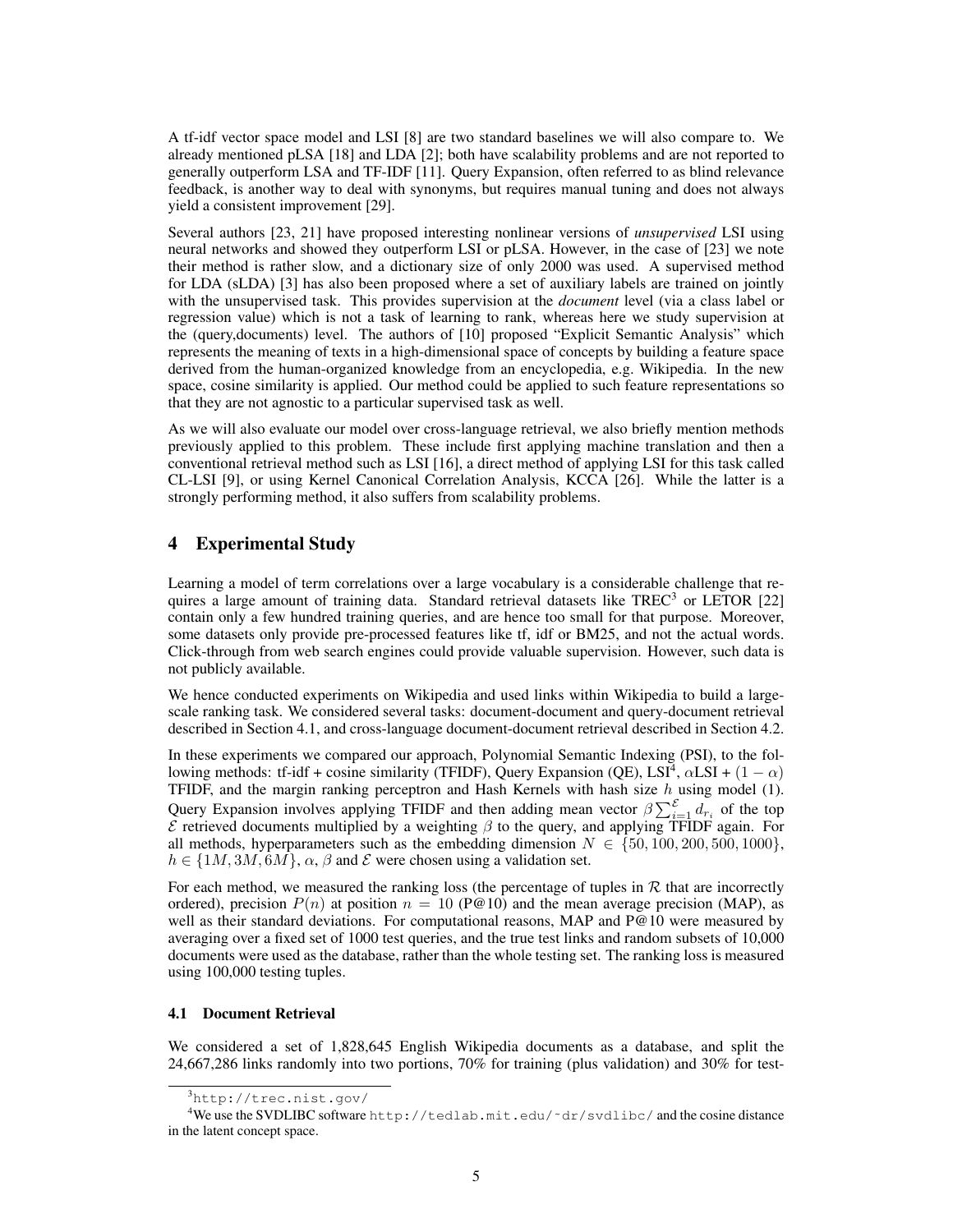Table 1: Document-document ranking results on Wikipedia (limited dictionary size of 30,000 words). Polynomial Semantic Indexing (PSI) outperforms all baselines, and performs better with higher degree  $k = 3$ .

| Algorithm                           | Rank-Loss | <b>MAP</b>        | P@10              |
|-------------------------------------|-----------|-------------------|-------------------|
| <b>TFIDF</b>                        | $1.62\%$  | $0.329 + 0.010$   | $0.163 + 0.006$   |
| <b>OE</b>                           | $1.62\%$  | $0.330 \pm 0.010$ | $0.163 \pm 0.006$ |
| LSI                                 | 4.79%     | $0.158 \pm 0.006$ | $0.098 \pm 0.005$ |
| $\alpha$ LSI + $(1 - \alpha)$ TFIDF | $1.28\%$  | $0.346 + 0.011$   | $0.170 + 0.007$   |
| Margin Ranking Perceptron using (1) | $0.41\%$  | $0.477 + 0.011$   | $0.212 + 0.007$   |
| PSI $(k=2)$                         | $0.30\%$  | $0.517 \pm 0.011$ | $0.229 \pm 0.007$ |
| PSI $(k=3)$                         | $0.14\%$  | $0.539 \pm 0.011$ | $0.236 \pm 0.007$ |

Table 2: Empirical results for document-document ranking on Wikipedia (unlimited dictionary size).

| Algorithm                           | Rank-Loss | <b>MAP</b>        | P@10               |
|-------------------------------------|-----------|-------------------|--------------------|
| <b>TFIDF</b>                        | $0.842\%$ | $0.432 \pm 0.012$ | $0.1933 \pm 0.007$ |
| OЕ                                  | $0.842\%$ | $0.432 + 0.012$   | $0.1933 \pm 0.007$ |
| $\alpha$ LSI + $(1 - \alpha)$ TFIDF | $0.721\%$ | $0.433 \pm 0.012$ | $0.193 \pm 0.007$  |
| Hash Kernels using (1)              | $0.347\%$ | $0.485 \pm 0.011$ | $0.215 + 0.007$    |
| PSI $(k=2)$                         | 0.158%    | $0.547 + 0.012$   | $0.239 \pm 0.008$  |
| PSI $(k=3)$                         | $0.099\%$ | $0.590 \pm 0.012$ | $0.249 + 0.008$    |

Table 3: Empirical results for document-document ranking in two train/test setups: partitioning into train+test sets of links, or into train+test sets of documents with no cross-links (limited dictionary size of 30,000 words). The two setups yield. similar results.

| <b>Algorithm</b> | <b>Testing Setup</b>                   | Rank-Loss | <b>MAP</b>            | P@10                      |
|------------------|----------------------------------------|-----------|-----------------------|---------------------------|
| $PSI (k = 2)$    | Partitioned links                      | $0.407\%$ | $\pm 0.506 \pm 0.012$ | $0.225 \pm 0.007$         |
|                  | PSI $(k = 2)$   Partitioned docs+links | $0.401\%$ | $\pm 0.503 \pm 0.010$ | $\perp$ 0.225 $\pm$ 0.006 |

Table 4: Empirical results for query-document ranking on Wikipedia where query has n keywords (this experiment uses a limited dictionary size of 30,000 words). For each  $n$  we measure the ranking loss, MAP and P@10 metrics.

|                                                                       |          | $n=5$      |                                                      | $n=10$ |                                | $n=20$ |       |
|-----------------------------------------------------------------------|----------|------------|------------------------------------------------------|--------|--------------------------------|--------|-------|
| Algorithm                                                             | Rank     | <b>MAP</b> | $P@10$ Rank MAP $P@10$                               |        | Rank                           | MAP    | P@10  |
| <b>TFIDF</b>                                                          |          |            | $21.6\%$ 0.047 0.023 14.0\% 0.083 0.035 9.14\% 0.128 |        |                                |        | 0.054 |
| $\alpha$ LSI + $(1 - \alpha)$ TFIDF   14.2% 0.049 0.023   9.73% 0.089 |          |            |                                                      |        | $0.037 \pm 6.36\% \quad 0.133$ |        | 0.059 |
| $PSI (k = 2)$                                                         | $4.37\%$ | 0.166      | $0.083$   2.91% 0.229 0.100   1.80% 0.302            |        |                                |        | 0.130 |

ing.<sup>5</sup> We then considered the following task: given a query document q, rank the other documents such that if q links to  $d$  then  $d$  is highly ranked.

In our first experiment we constrained all methods to use only the top 30,000 most frequent words. This allowed us to compare to a margin ranking perceptron using model (1) which would otherwise not fit in memory. For our approach, Polynomial Semantic Indexing (PSI), we report results for degrees  $k = 2$  and  $k = 3$ . Results on the test set are given in Table 1. Both variants of our method PSI strongly outperform the existing techniques. The margin rank perceptron using (1) can be seen as a full rank version of PSI for  $k = 2$  (with W unconstrained) but is outperformed by its lowrank counterpart – probably because it has too much capacity. Degree  $k = 3$  outperforms  $k = 2$ , indicating that the higher order nonlinearities captured provide better ranking scores. For LSI and PSI embedding dimension  $N = 200$  worked best, but other values gave similar results. In terms of other techniques, LSI is slightly better than TFIDF but QE in this case does not improve much over TFIDF, perhaps because of the difficulty of this task (there may too often be many irrelevant documents in the top  $\mathcal E$  documents initially retrieved for QE to help).

<sup>&</sup>lt;sup>5</sup>We removed links to calendar years as they provide little information while being very frequent.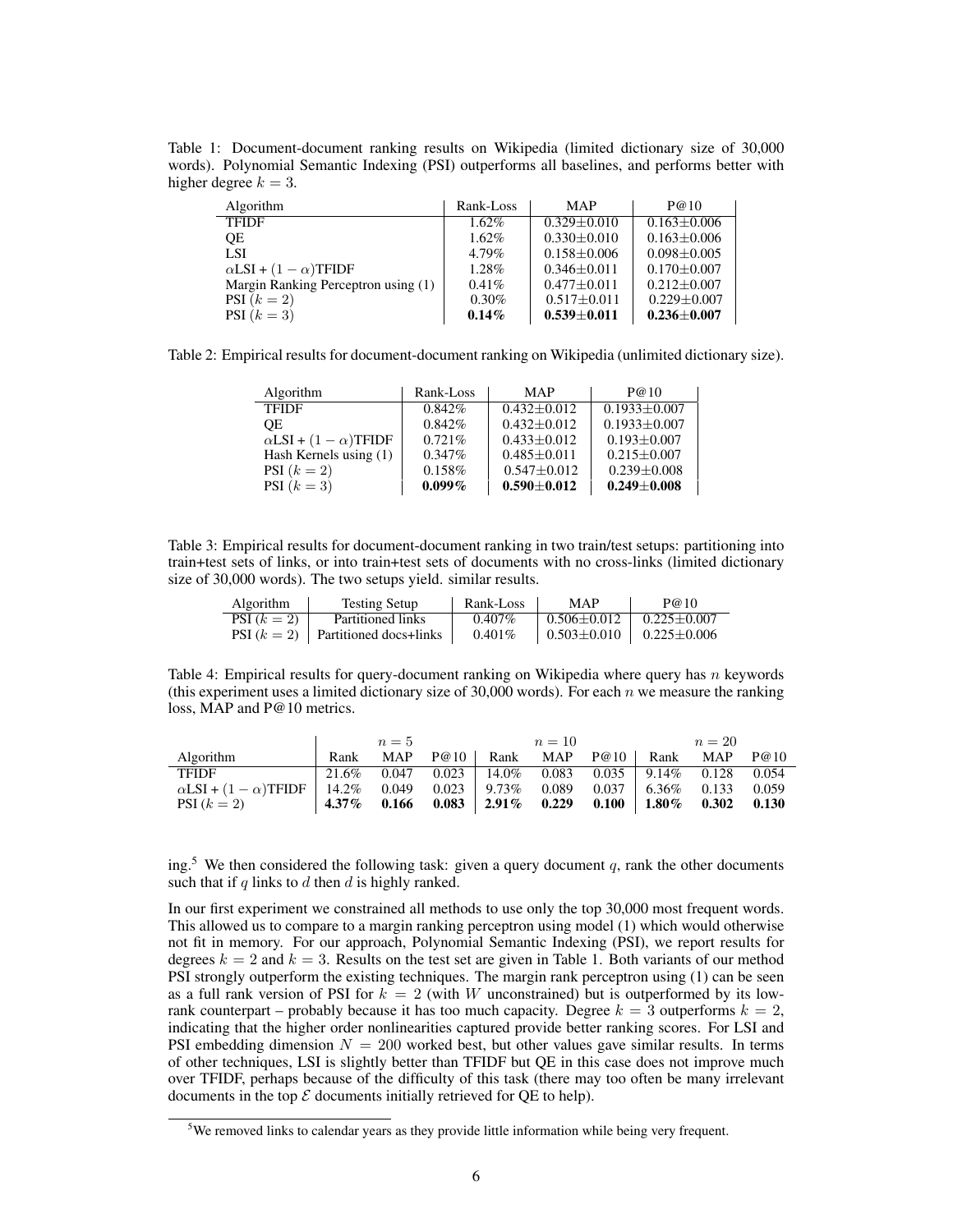| kitten  | cat          | cats       | animals    | species                       | dogs     |
|---------|--------------|------------|------------|-------------------------------|----------|
| vet     | veterinarian | veterinary | medicine   | animals                       | animal   |
| ibm     | computer     | company    | technology | software                      | data     |
| nyc     | vork         | new        | manhattan  | city                          | brooklyn |
| $c++$   | programming  | windows    | mac        | $\frac{1}{111}$               | linux    |
| xbox    | console      | game       | games      | $\overline{\text{microsoft}}$ | windows  |
| beatles | mccartney    | lennon     | song       | band                          | harrison |
| britney | spears       | album      | music      | pop                           | her      |
|         |              |            |            |                               |          |

Table 5: The closest five words in the document embedding space to some example query words.

In our second experiment we no longer constrained methods to a fixed dictionary size, so all 2.5 million words are used. In this setting we compare to Hash Kernels which can deal with these dictionary sizes. The results, given in Table 2 show the same trends, indicating that the dictionary size restriction in the previous experiment did not bias the results in favor of any one algorithm. Note also that as a page has on average just over 3 test set links to other pages, the maximum P@10 one can achieve in this case is 0.31.

In some cases, one might be worried that our experimental setup has split training and testing data only by partitioning the links, but not the documents, hence performance of our model when new unseen documents are added to the database might be in question. We therefore also tested an experimental setup where the test set of documents is completely separate from the training set of documents, by completely removing all training set links between training and testing documents. In fact, this does not alter the performance significantly, as shown in Table 3.

**Query-Document Ranking** So far, our evaluation uses whole Wikipedia articles as queries. One might wonder if the reported improvements also hold in a setup where queries consist of only a few keywords. We thus also tested our approach in this setup. We used the same setup as before but we constructed queries by keeping only  $n$  random words from query documents in an attempt to mimic a "keyword search". Table 4 reports the results for keyword queries of length  $n = 5, 10$  and 20. PSI yields similar improvements as in the document-document retrieval case over the baselines.

**Word Embedding** The document embedding  $V d$  in equation (3) (similarly for the query embedding  $Uq$ ) can be viewed as  $Vd = \sum_i V_i d_i$ , in which each column  $V_i$  is the embedding of the word  $d_i$ . It is natural that semantically similar words are more likely to have similar embeddings. Table 5 shows a few examples. The first column contains query words, on the right are the 5 words with smallest Euclidean distance in the embedded space. We can see that they are quite relevant.

## 4.2 Cross Language Document Retrieval

Cross Language Retrieval  $[16]$  is the task of retrieving documents in a target language E given a query in a different source language  $F$ . For example, Google provides such a service<sup>6</sup>. This is an interesting case for word-based learning to rank models which can naturally deal with this task without the need for machine translation as they directly learn the correspondence between the two languages from bi-lingual labeled data in the form of tuples  $R$ . The use of a non-symmetric lowrank model like (3) also naturally suits this task (however in this case adding the identity does not make sense). We therefore also provide a case study in this setting.

We thus considered the same set of 1,828,645 English Wikipedia documents and a set of 846,582 Japanese Wikipedia documents, where 135,737 of the documents are known to be about the same concept as a corresponding English page (this information can be found in the wiki mark-up provided in a Wikipedia dump.) For example, the page about "Microsoft" can be found in both English and Japanese, and they are cross-referenced. These pairs are referred to as "mates" in the literature (see, e.g. [9]).

We then consider a cross language retrieval task that is analogous to the task in Section 4.1: given a Japanese query document  $q_{Jap}$  that is the mate of the English document  $q_{Enq}$ , rank the English

<sup>6</sup>http://translate.google.com/translate\_s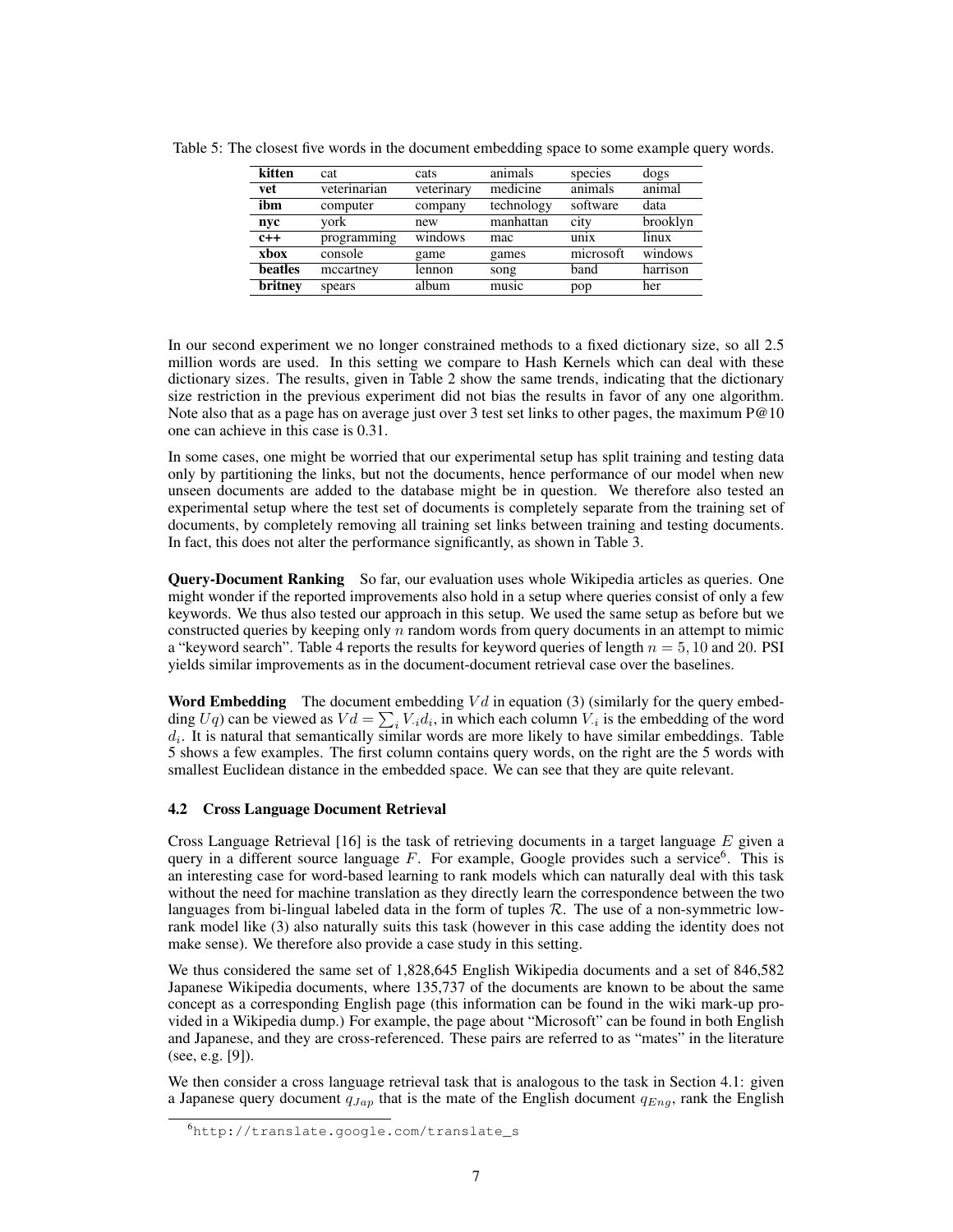| Algorithm                                                                             | Rank-Loss | <b>MAP</b>      | P@10              |
|---------------------------------------------------------------------------------------|-----------|-----------------|-------------------|
| TFIDF $_{EngEng}$ (Google translated queries)                                         | 4.78%     | $0.319 + 0.009$ | $0.259 \pm 0.008$ |
| TFIDF $_{EnaEnq}$ (ATLAS word-based translation)                                      | 8.27%     | $0.115 + 0.005$ | $0.103 + 0.005$   |
| TFIDF $_{EngEnq}$ (ATLAS translated queries)                                          | 4.83%     | $0.290 + 0.008$ | $0.243 + 0.008$   |
| $LSI_{EnaEna}(ATLAS$ translated queries)                                              | 7.54%     | $0.169 + 0.007$ | $0.150 + 0.007$   |
| $\alpha$ LSI <sub>EngEng</sub> (ATLAS)+(1 - $\alpha$ )TFIDF <sub>EngEng</sub> (ATLAS) | $3.71\%$  | $0.300 + 0.008$ | $0.253 + 0.008$   |
| $CL$ - $LSI$ $_{JapEng}$                                                              | $9.29\%$  | $0.190 + 0.007$ | $0.161 + 0.007$   |
| $\alpha$ CL-LSI <sub>JapEng</sub> +(1 – $\alpha$ )TFIDF <sub>EngEng</sub> (ATLAS)     | $3.31\%$  | $0.275 + 0.009$ | $0.212 + 0.008$   |
| $PSI_{EngEng}(ATLAS)$                                                                 | $1.72\%$  | $0.399 + 0.009$ | $0.325 + 0.009$   |
| $PSI_{JapEng}$                                                                        | $0.96\%$  | $0.438 + 0.009$ | $0.351 + 0.009$   |
| $\alpha$ PSI <sub>JapEng</sub> + (1 – $\alpha$ )TFIDF <sub>EngEng</sub> (ATLAS)       | $0.75\%$  | $0.493 + 0.009$ | $0.377 + 0.009$   |
| $\alpha$ PSI <sub>JapEng</sub> + (1 – $\alpha$ )PSI <sub>EngEng</sub> (ATLAS)         | $0.63\%$  | $0.524 + 0.009$ | $0.386 + 0.009$   |
|                                                                                       |           |                 |                   |

Table 6: Cross-lingual Japanese document-English document ranking (limited dictionary size of 30,000 words).

documents so that the documents linked to  $q_{Enq}$  appear above the others. The document  $q_{Enq}$  is removed and not considered during training or testing. The dataset is split into train/test as before.

The first type of baseline we considered is based on machine translation. We used a machine translation tool on the Japanese query, and then applied TFIDF or LSI. We considered three methods of machine translation: Google's  $API^7$  or Fujitsu's ATLAS<sup>8</sup> was used to translate each query document, or we translated each word in the Japanese dictionary using ATLAS and then applied this word-based translation to a query. We also compared to CL-LSI [9] trained on all 90,000 Jap-Eng pairs from the training set.

For PSI, we considered two cases: (i) apply the ATLAS machine translation tool first, and then use PSI trained on the task in Section 4.1, e.g. the model given in equation (3) ( $PSI_{EnqEnq}$ ), which was trained on English queries and English target documents; or (ii) train PSI directly with Japanese queries and English target documents using the model using (3) without the identity, which we call  $PSI_{JapEna}$ . We use degree  $k = 2$  for PSI (trying  $k = 3$  would have been interesting, but we have not performed this experiment). The results are given in Table 6. The dictionary size was again limited to the 30,000 most frequent words in both languages for ease of comparison with CL-LSI.

TFIDF using the three translation methods gave relatively similar results. Using LSI or CL-LSI slightly improved these results, depending on the metric. Machine translation followed by  $PSI_{EngEng}$  outperformed all these methods, however the direct  $PSI_{JapEng}$  which required no machine translation tool at all, improved results even further. We conjecture that this is because translation mistakes generate noisy features which  $PSI_{JapEnq}$  circumvents.

However, we also considered combining  $PSI_{JapEnq}$  with TFIDF or  $PSI_{EnqEnq}$  using a mixing parameter  $\alpha$  and this provided further gains at the expense of requiring a machine translation tool.

Note that many cross-lingual experiments, e.g. [9], typically measure the performance of finding a "mate", the same document in another language, whereas our experiment tries to model a querybased retrieval task. We also performed an experiment in the mate-finding setting. In this case, PSI achieves a ranking error of 0.53%, and CL-LSI achieves 0.81%.

# 5 Conclusion

We described a versatile, powerful set of discriminatively trained models for document ranking based on polynomial features over words, which was made feasible with a low-rank (but diagonal preserving) approximation. Many generalizations are possible: adding more features into our model, using other choices of loss function and exploring the use of the same models for tasks other than document retrieval, for example applying these models to ranking images rather than text, or to classification, rather than ranking, tasks.

 $7$ http://code.google.com/p/google-api-translate-java/

<sup>8</sup>http://www.fujitsu.com/global/services/software/translation/atlas/